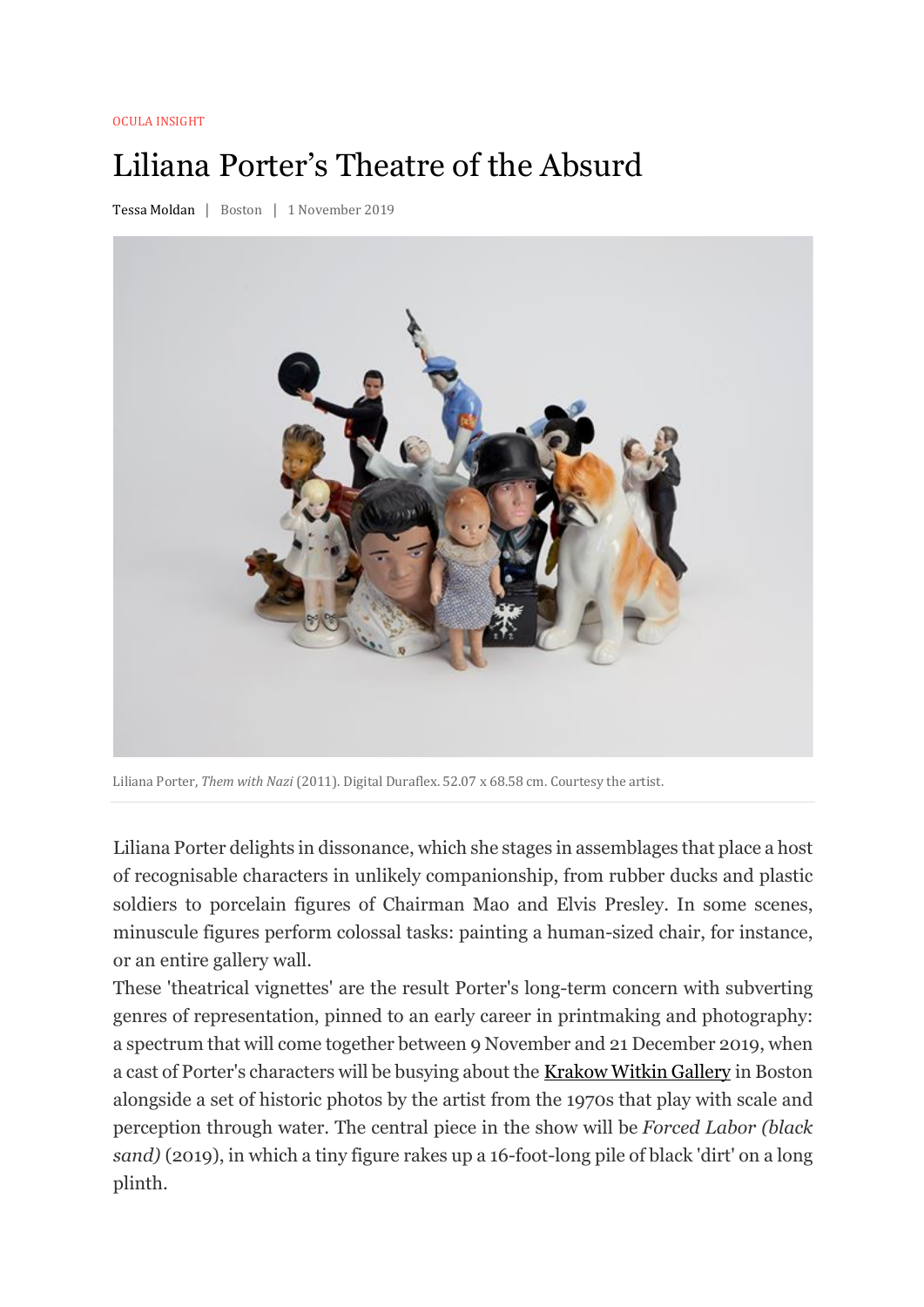

Liliana Porter, *Wrinkle* (1968). Photoetching. Plate size: 20.32 x 27.94 cm. Courtesy the artist.

The combination of works in Porter's upcoming show speak to the formative decades in the artist's practice. Born in Argentina in 1941, Porter studied in Buenos Aires and Mexico City before settling in New York in the mid-1960s, where she co-founded the New York Graphic Workshop with Luis Camnitzer and José Guillermo Castillo. Throughout these early years, key ideas were distilled into emphatic images such as *Wrinkle* (1968), in which ten photo-etchings depict a sheet of paper transitioning into a crumpled ball—'a metaphor of time and the contradiction of an apparently inconsequential and banal action . . . becoming a poetic situation', explains the artist in one interview. The manipulation of time continued with *Mail Exhibitions* (1969), which saw Porter send offset prints of shadows of objects, including a glass and olives, by post, inviting the receiver to put the physical object next to its printed shadow to complete the work.

Following the dissolution of the New York Graphic Workshop in 1970, Porter continued to play with the limits of representation through photography and printmaking. *Untitled* (1973), which was exhibited at her 2009 retrospective at Tamayo Museum in Mexico City, connects a series of nails on the floor to photoengraved nails on the wall with string. *The Line* (1973) depicts a line drawn along the artist's index finger that continues on the paper's surface. In the 1980s, she started the 'Forced Labor' series, in which miniature figurines engage in futile acts of clearing and constructing calamitous piles and tangles of materials like sand and thread. In *Forced*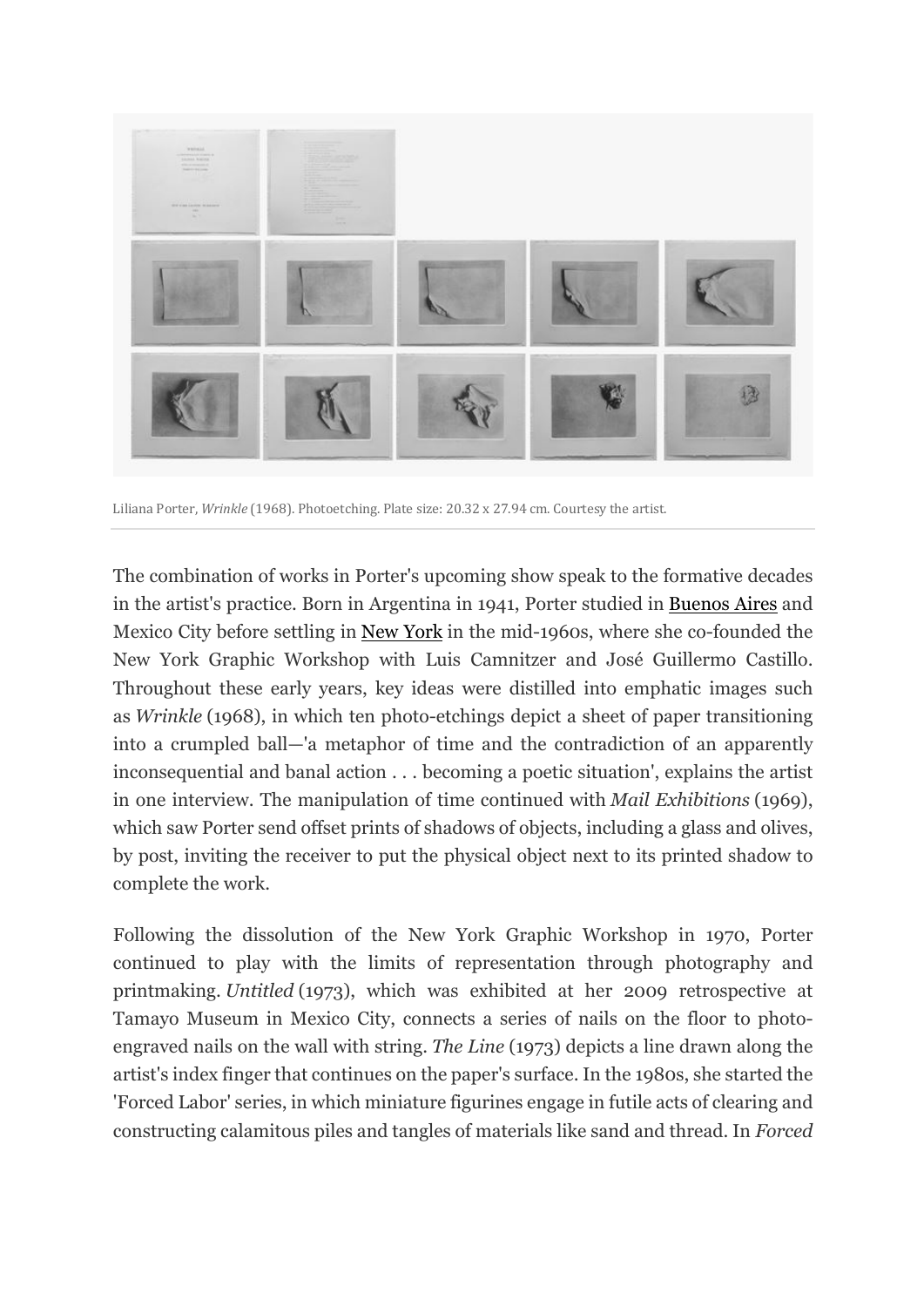*Labor (blue sand) II* (2008), a man equipped with yellow rain boots transports a pinch of blue sand in a miniature wheelbarrow away from a vast pile behind him.



Liliana Porter, *Forced Labor (blue sand)* II (2008) (detail), part of the series 'Forced Labor'. Figurine and blue sand on shelf.  $25.4 \times 109.22 \times 7.62$  cm. Courtesy the artist.

In the 1990s, photographs of ceramic and plastic figurines collected in antique shops and flea markets from around the world signalled a new approach to collapsing time and order, whereby cultures and eras are placed together. Increasingly, small figures and other objects made their way into assemblages and installations that used photography as a starting point. *Them with Christ* (1997), involves a golden cibachrome print of the bust of Christ foregrounded by a series of disparate figurines on a ledge that has been attached to the print.

Such enigmatic installations are acts of wilful duping—they imply narrative but never offer a full picture, challenging viewers to make their own connections and confront their own frames of reference as associations and histories collide. In *Them with Nazi* (2011), for example, a figurine of the Chinese Mao-era ballet *The Red Detachment of Women* is foregrounded by a dancing married couple, Elvis Presley, Mickey Mouse, and most prominently, the bust of a Nazi officer: all spectres that haunt the present through their enduring fictions and non-fictions.